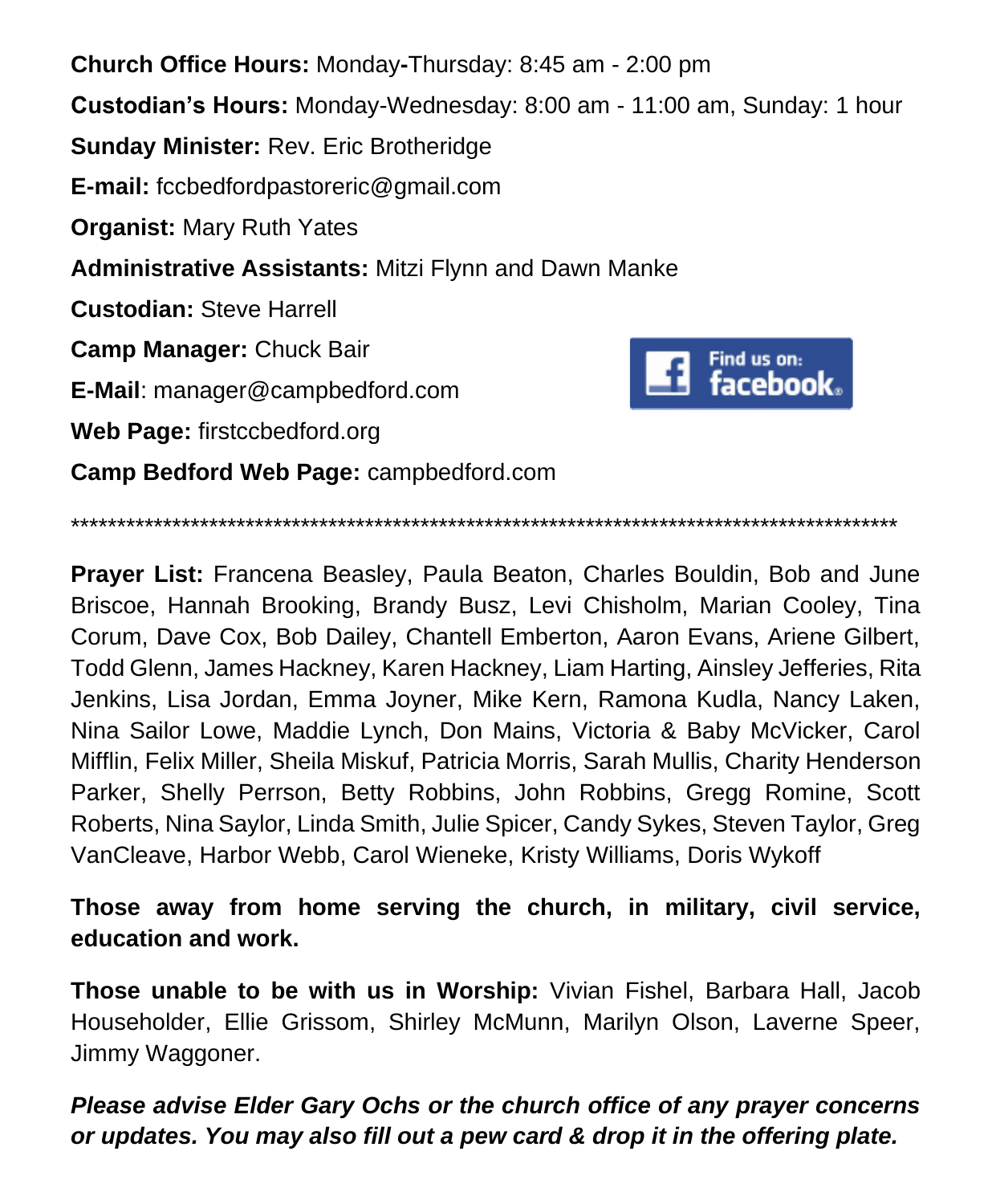

First Christian Church (Disciples of Christ)

1101  $15^{th}$  Street

[www.firstccbedford.org](http://www.firstccbedford.org/) 812-275-4497

Bedford, IN 47421 office@firstccbedford.org

 $\sf Reaching~Outward$  to  $\sf Conrect~People$  with  $\sf God$ 's  $\sf Abundance$ 



Sixteenth Sunday after Pentecost September 12, 2021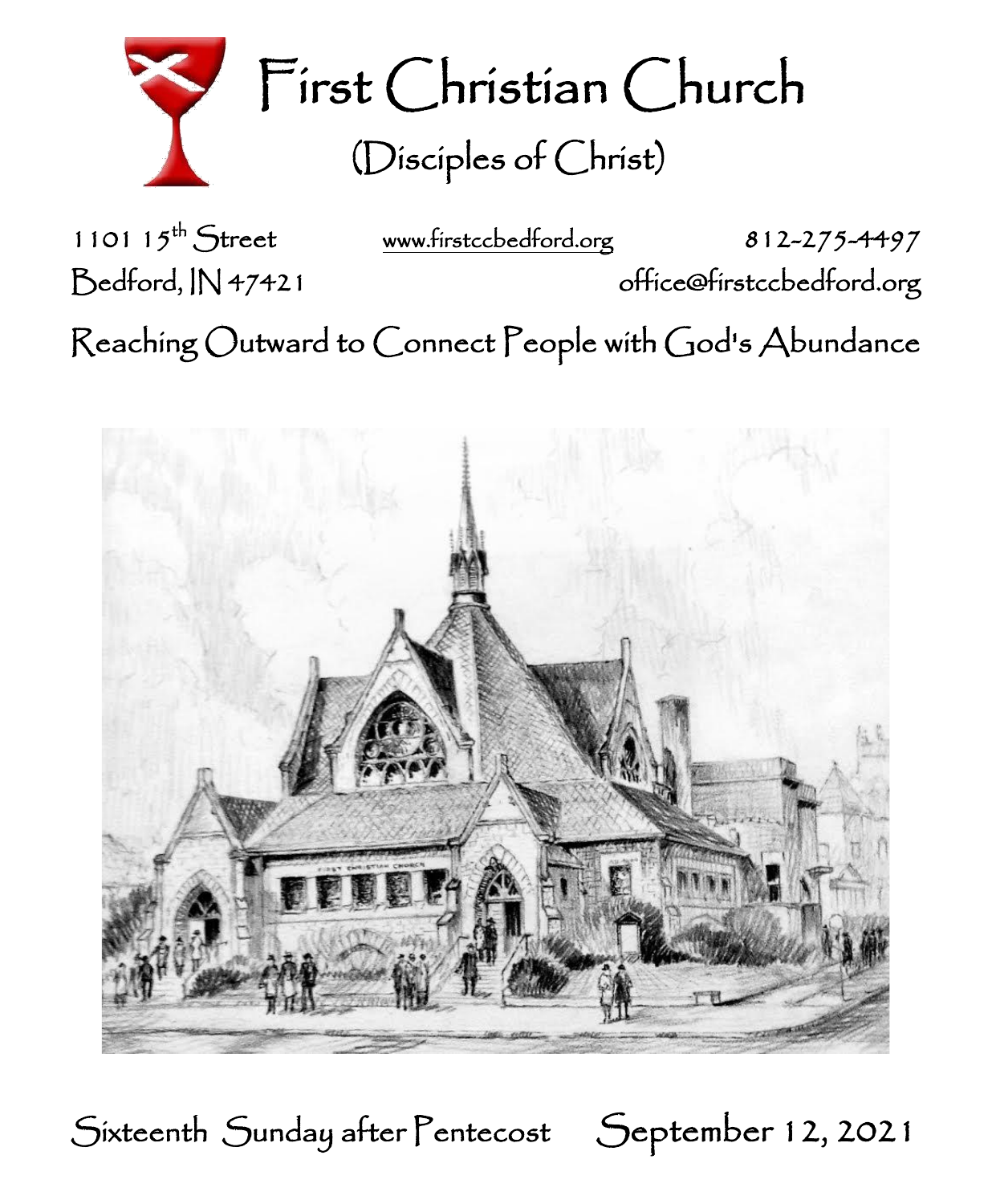## **September 12, 2021 SERVICE OF WORSHIP 10:30 am**

*Please complete the cream-colored card located in the back of each pew and place it in the offering plate. Help us by filling out the card as completely as you can. You may also use the card to inform the office of any prayer requests, joys, concerns, upcoming events, changes, etc.*

*Turn off cell phones as they may interfere with the live stream. Thank you.*

| $\frac{1}{2}$ rease starts (as you are able) |
|----------------------------------------------|
|                                              |
|                                              |

**Prelude** Come, Thou Fount of Every Blessing – Arr. Smith/Hustad Drew Bailey – Piano Mary Ruth Yates-Organ

**Welcome** Elder Susan Maxwell-Lewis \*Please Stand

## **\*Call to Worship** Elder

Leader: Sing to the Lord, all the earth.

**\*Please Stand (as you are able)**

## **ALL: Tell of God's salvation from day to day.**

Leader: Declare God's glory among the nations,

**ALL: the Creator's marvelous works among all the peoples. For great is** 

## **the Lord, and greatly to be praised.**

*glory forever. Amen.*

| *Opening Hymn                                   | <b>Creator God, Creating Still</b>                                                                                                                                                                                                                                                                                                                | #62                          |
|-------------------------------------------------|---------------------------------------------------------------------------------------------------------------------------------------------------------------------------------------------------------------------------------------------------------------------------------------------------------------------------------------------------|------------------------------|
| <b>Children's Moment</b>                        |                                                                                                                                                                                                                                                                                                                                                   | Maggie B. Lewis              |
| A Time of Prayer                                |                                                                                                                                                                                                                                                                                                                                                   | Rev. Garshaw                 |
| <b>Call to Prayer</b><br><b>Pastoral Prayer</b> |                                                                                                                                                                                                                                                                                                                                                   | Rev. Garshaw<br>Rev. Garshaw |
| Lord's Prayer                                   | Our Father, who art in heaven, hallowed be your name. Your<br>kingdom come. Your will be done on earth as it is in heaven. Give us<br>this day our daily bread and forgive us our sins as we forgive those<br>who have sinned against us. And lead us not into temptation but<br>deliver us from evil. For yours is the kingdom the power and the | Rev. Garshaw                 |